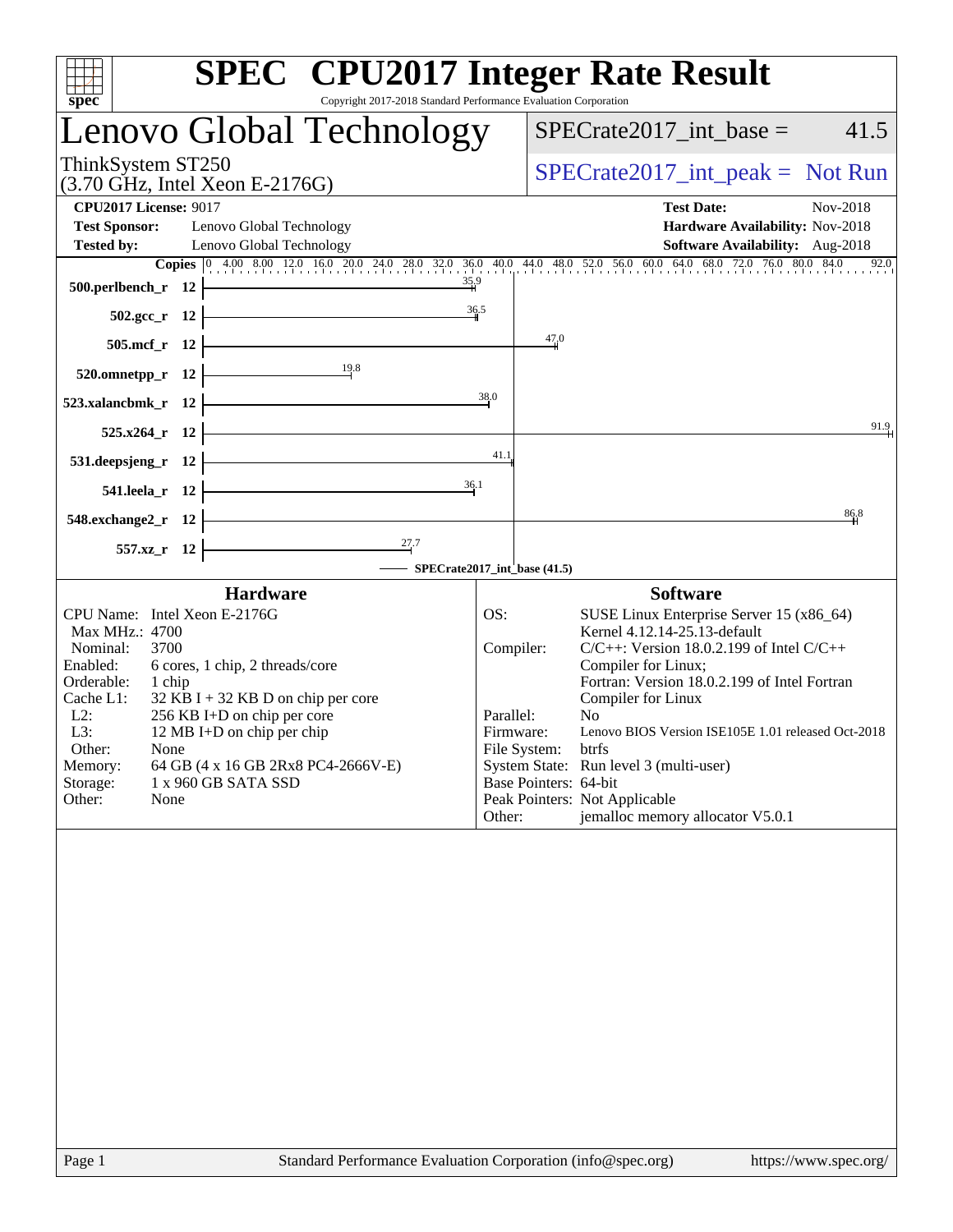

# Lenovo Global Technology

SPECrate  $2017$  int base = 41.5

(3.70 GHz, Intel Xeon E-2176G)

ThinkSystem ST250  $SPECrate2017$ \_int\_peak = Not Run

**[Test Sponsor:](http://www.spec.org/auto/cpu2017/Docs/result-fields.html#TestSponsor)** Lenovo Global Technology **[Hardware Availability:](http://www.spec.org/auto/cpu2017/Docs/result-fields.html#HardwareAvailability)** Nov-2018

**[CPU2017 License:](http://www.spec.org/auto/cpu2017/Docs/result-fields.html#CPU2017License)** 9017 **[Test Date:](http://www.spec.org/auto/cpu2017/Docs/result-fields.html#TestDate)** Nov-2018 **[Tested by:](http://www.spec.org/auto/cpu2017/Docs/result-fields.html#Testedby)** Lenovo Global Technology **[Software Availability:](http://www.spec.org/auto/cpu2017/Docs/result-fields.html#SoftwareAvailability)** Aug-2018

### **[Results Table](http://www.spec.org/auto/cpu2017/Docs/result-fields.html#ResultsTable)**

|                                             | <b>Base</b>   |                |       |                |       | <b>Peak</b>    |       |               |                |              |                |              |                |              |
|---------------------------------------------|---------------|----------------|-------|----------------|-------|----------------|-------|---------------|----------------|--------------|----------------|--------------|----------------|--------------|
| <b>Benchmark</b>                            | <b>Copies</b> | <b>Seconds</b> | Ratio | <b>Seconds</b> | Ratio | <b>Seconds</b> | Ratio | <b>Copies</b> | <b>Seconds</b> | <b>Ratio</b> | <b>Seconds</b> | <b>Ratio</b> | <b>Seconds</b> | <b>Ratio</b> |
| 500.perlbench_r                             | 12            | 532            | 35.9  | 532            | 35.9  | 527            | 36.3  |               |                |              |                |              |                |              |
| $502.\text{gcc\_r}$                         | 12            | 465            | 36.6  | 466            | 36.5  | 468            | 36.3  |               |                |              |                |              |                |              |
| 505.mcf r                                   | 12            | 413            | 47.0  | 411            | 47.2  | 413            | 46.9  |               |                |              |                |              |                |              |
| 520.omnetpp_r                               | 12            | 796            | 19.8  | 795            | 19.8  | 800            | 19.7  |               |                |              |                |              |                |              |
| 523.xalancbmk r                             | 12            | 333            | 38.0  | 333            | 38.0  | 332            | 38.2  |               |                |              |                |              |                |              |
| 525.x264 r                                  | 12            | 228            | 92.0  | 230            | 91.4  | 229            | 91.9  |               |                |              |                |              |                |              |
| 531.deepsjeng_r                             | 12            | 335            | 41.1  | 333            | 41.3  | 334            | 41.1  |               |                |              |                |              |                |              |
| 541.leela r                                 | 12            | 550            | 36.2  | 551            | 36.1  | 551            | 36.1  |               |                |              |                |              |                |              |
| 548.exchange2_r                             | 12            | 362            | 86.8  | 360            | 87.3  | 363            | 86.6  |               |                |              |                |              |                |              |
| 557.xz                                      | 12            | 467            | 27.7  | 467            | 27.7  | 468            | 27.7  |               |                |              |                |              |                |              |
| $SPECrate2017$ int base =<br>41.5           |               |                |       |                |       |                |       |               |                |              |                |              |                |              |
| $SPECrate2017$ int peak =<br><b>Not Run</b> |               |                |       |                |       |                |       |               |                |              |                |              |                |              |

Results appear in the [order in which they were run](http://www.spec.org/auto/cpu2017/Docs/result-fields.html#RunOrder). Bold underlined text [indicates a median measurement](http://www.spec.org/auto/cpu2017/Docs/result-fields.html#Median).

### **[Submit Notes](http://www.spec.org/auto/cpu2017/Docs/result-fields.html#SubmitNotes)**

 The taskset mechanism was used to bind copies to processors. The config file option 'submit' was used to generate taskset commands to bind each copy to a specific processor. For details, please see the config file.

### **[Operating System Notes](http://www.spec.org/auto/cpu2017/Docs/result-fields.html#OperatingSystemNotes)**

Stack size set to unlimited using "ulimit -s unlimited"

### **[General Notes](http://www.spec.org/auto/cpu2017/Docs/result-fields.html#GeneralNotes)**

Environment variables set by runcpu before the start of the run: LD\_LIBRARY\_PATH = "/home/cpu2017-1.0.5-ic18.0u2/lib/ia32:/home/cpu2017-1.0.5-ic18.0u2/lib/intel64" LD\_LIBRARY\_PATH = "\$LD\_LIBRARY\_PATH:/home/cpu2017-1.0.5-ic18.0u2/je5.0.1-32:/home/cpu2017-1.0.5-ic18.0u2/je5.0.1-64" Binaries compiled on a system with 1x Intel Core i7-6700K CPU + 32GB RAM memory using Redhat Enterprise Linux 7.5 Transparent Huge Pages enabled by default Prior to runcpu invocation Filesystem page cache synced and cleared with: sync; echo 3> /proc/sys/vm/drop\_caches Yes: The test sponsor attests, as of date of publication, that CVE-2017-5754 (Meltdown) is mitigated in the system as tested and documented. Yes: The test sponsor attests, as of date of publication, that CVE-2017-5753 (Spectre variant 1) is mitigated in the system as tested and documented. Yes: The test sponsor attests, as of date of publication, that CVE-2017-5715 (Spectre variant 2) is mitigated in the system as tested and documented.

**(Continued on next page)**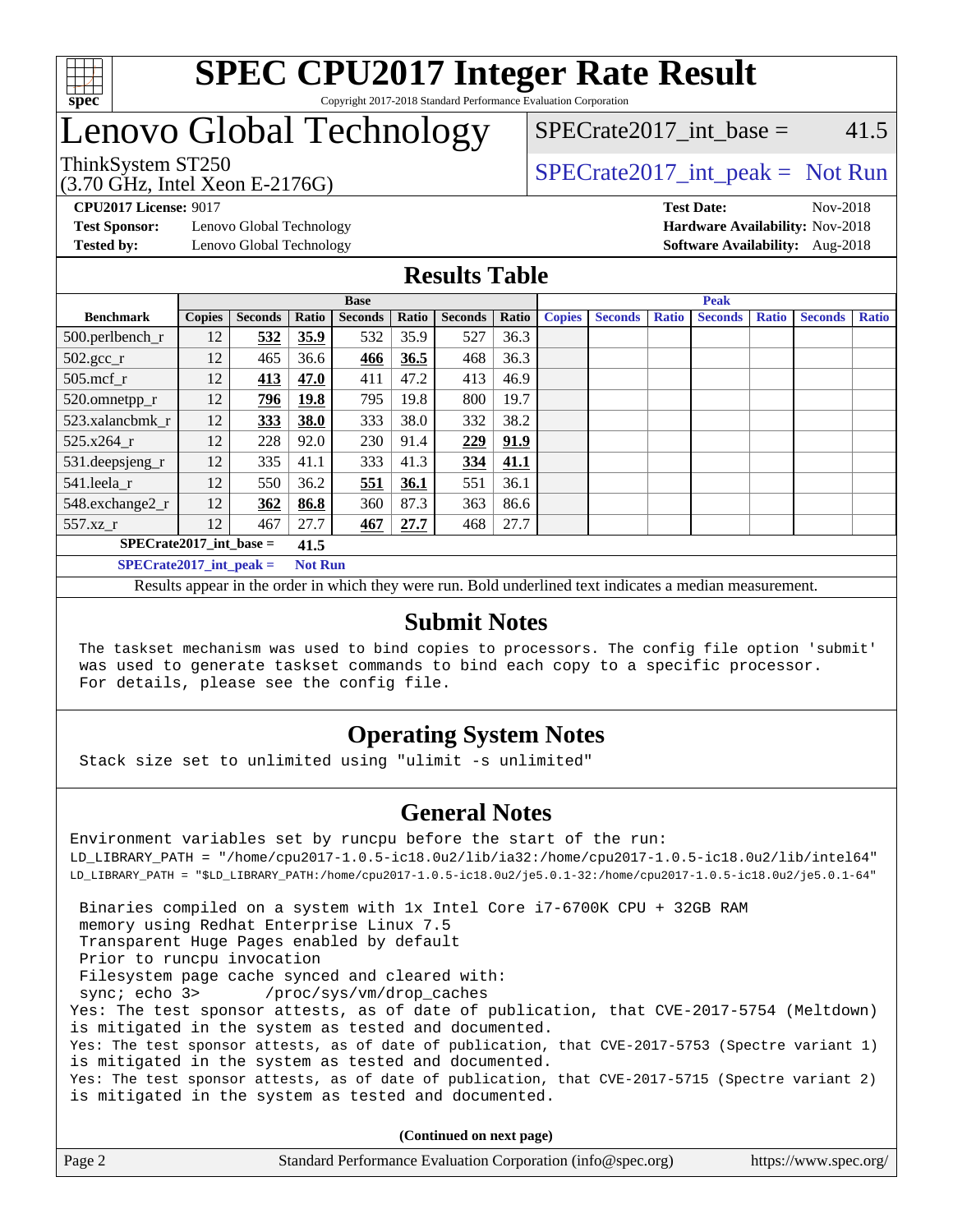

# Lenovo Global Technology

ThinkSystem ST250  $SPECrate2017$ \_int\_peak = Not Run

SPECrate  $2017$  int base = 41.5

(3.70 GHz, Intel Xeon E-2176G)

**[Test Sponsor:](http://www.spec.org/auto/cpu2017/Docs/result-fields.html#TestSponsor)** Lenovo Global Technology **[Hardware Availability:](http://www.spec.org/auto/cpu2017/Docs/result-fields.html#HardwareAvailability)** Nov-2018 **[Tested by:](http://www.spec.org/auto/cpu2017/Docs/result-fields.html#Testedby)** Lenovo Global Technology **[Software Availability:](http://www.spec.org/auto/cpu2017/Docs/result-fields.html#SoftwareAvailability)** Aug-2018

# **[CPU2017 License:](http://www.spec.org/auto/cpu2017/Docs/result-fields.html#CPU2017License)** 9017 **[Test Date:](http://www.spec.org/auto/cpu2017/Docs/result-fields.html#TestDate)** Nov-2018

### **[General Notes \(Continued\)](http://www.spec.org/auto/cpu2017/Docs/result-fields.html#GeneralNotes)**

 jemalloc, a general purpose malloc implementation built with the RedHat Enterprise 7.5, and the system compiler gcc 4.8.5 sources available from jemalloc.net or <https://github.com/jemalloc/jemalloc/releases>

### **[Platform Notes](http://www.spec.org/auto/cpu2017/Docs/result-fields.html#PlatformNotes)**

Page 3 Standard Performance Evaluation Corporation [\(info@spec.org\)](mailto:info@spec.org) <https://www.spec.org/> BIOS configuration: Choose Operating Mode set to Maximum Performance Choose Operating Mode set to Custom Mode CPU P-state Control set to Legacy Sysinfo program /home/cpu2017-1.0.5-ic18.0u2/bin/sysinfo Rev: r5974 of 2018-05-19 9bcde8f2999c33d61f64985e45859ea9 running on linux-nnmv Tue Nov 6 17:06:04 2018 SUT (System Under Test) info as seen by some common utilities. For more information on this section, see <https://www.spec.org/cpu2017/Docs/config.html#sysinfo> From /proc/cpuinfo model name : Intel $(R)$  Xeon $(R)$  E-2176G CPU @ 3.70GHz 1 "physical id"s (chips) 12 "processors" cores, siblings (Caution: counting these is hw and system dependent. The following excerpts from /proc/cpuinfo might not be reliable. Use with caution.) cpu cores : 6 siblings : 12 physical 0: cores 0 1 2 3 4 5 From lscpu: Architecture: x86\_64 CPU op-mode(s): 32-bit, 64-bit Byte Order: Little Endian  $CPU(s):$  12 On-line CPU(s) list: 0-11 Thread(s) per core: 2 Core(s) per socket: 6 Socket(s): 1 NUMA node(s): 1 Vendor ID: GenuineIntel CPU family: 6 Model: 158<br>Model name: 1158  $Intel(R)$  Xeon(R) E-2176G CPU @ 3.70GHz Stepping: 10 CPU MHz: 3700.000 CPU max MHz: 4700.0000 CPU min MHz: 800.0000 **(Continued on next page)**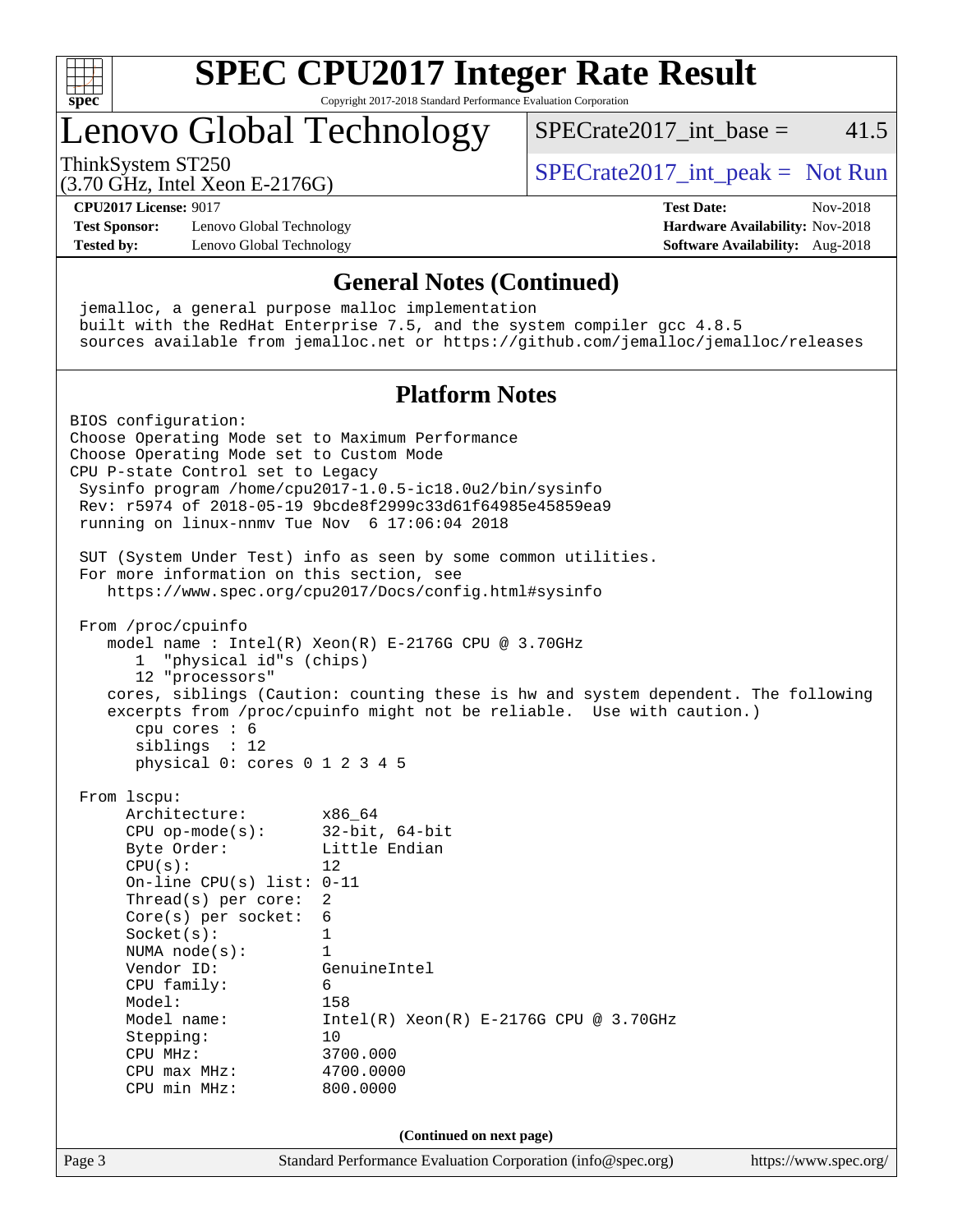

# **[SPEC CPU2017 Integer Rate Result](http://www.spec.org/auto/cpu2017/Docs/result-fields.html#SPECCPU2017IntegerRateResult)**

Copyright 2017-2018 Standard Performance Evaluation Corporation

Lenovo Global Technology

 $SPECTate2017\_int\_base = 41.5$ 

(3.70 GHz, Intel Xeon E-2176G)

ThinkSystem ST250  $SPECrate2017$ \_int\_peak = Not Run

**[CPU2017 License:](http://www.spec.org/auto/cpu2017/Docs/result-fields.html#CPU2017License)** 9017 **[Test Date:](http://www.spec.org/auto/cpu2017/Docs/result-fields.html#TestDate)** Nov-2018

**[Test Sponsor:](http://www.spec.org/auto/cpu2017/Docs/result-fields.html#TestSponsor)** Lenovo Global Technology **[Hardware Availability:](http://www.spec.org/auto/cpu2017/Docs/result-fields.html#HardwareAvailability)** Nov-2018 **[Tested by:](http://www.spec.org/auto/cpu2017/Docs/result-fields.html#Testedby)** Lenovo Global Technology **[Software Availability:](http://www.spec.org/auto/cpu2017/Docs/result-fields.html#SoftwareAvailability)** Aug-2018

**[Platform Notes \(Continued\)](http://www.spec.org/auto/cpu2017/Docs/result-fields.html#PlatformNotes)**

 BogoMIPS: 7392.00 Virtualization: VT-x L1d cache: 32K L1i cache: 32K L2 cache: 256K L3 cache: 12288K NUMA node0 CPU(s): 0-11

Flags: fpu vme de pse tsc msr pae mce cx8 apic sep mtrr pge mca cmov pat pse36 clflush dts acpi mmx fxsr sse sse2 ss ht tm pbe syscall nx pdpe1gb rdtscp lm constant\_tsc art arch\_perfmon pebs bts rep\_good nopl xtopology nonstop\_tsc cpuid aperfmperf tsc\_known\_freq pni pclmulqdq dtes64 monitor ds\_cpl vmx smx est tm2 ssse3 sdbg fma cx16 xtpr pdcm pcid sse4\_1 sse4\_2 x2apic movbe popcnt tsc\_deadline\_timer aes xsave avx f16c rdrand lahf\_lm abm 3dnowprefetch cpuid\_fault epb invpcid\_single pti ssbd ibrs ibpb stibp tpr\_shadow vnmi flexpriority ept vpid fsgsbase tsc\_adjust bmi1 hle avx2 smep bmi2 erms invpcid rtm mpx rdseed adx smap clflushopt intel\_pt xsaveopt xsavec xgetbv1 xsaves dtherm ida arat pln pts hwp hwp\_notify hwp\_act\_window hwp\_epp flush\_l1d

 /proc/cpuinfo cache data cache size : 12288 KB

 From numactl --hardware WARNING: a numactl 'node' might or might not correspond to a physical chip. available: 1 nodes (0) node 0 cpus: 0 1 2 3 4 5 6 7 8 9 10 11 node 0 size: 64365 MB

 node 0 free: 63818 MB node distances: node 0

0: 10

 From /proc/meminfo MemTotal: 65910156 kB HugePages\_Total: 0 Hugepagesize: 2048 kB

 From /etc/\*release\* /etc/\*version\* os-release: NAME="SLES" VERSION="15" VERSION\_ID="15" PRETTY NAME="SUSE Linux Enterprise Server 15" ID="sles" ID\_LIKE="suse" ANSI\_COLOR="0;32" CPE\_NAME="cpe:/o:suse:sles:15"

**(Continued on next page)**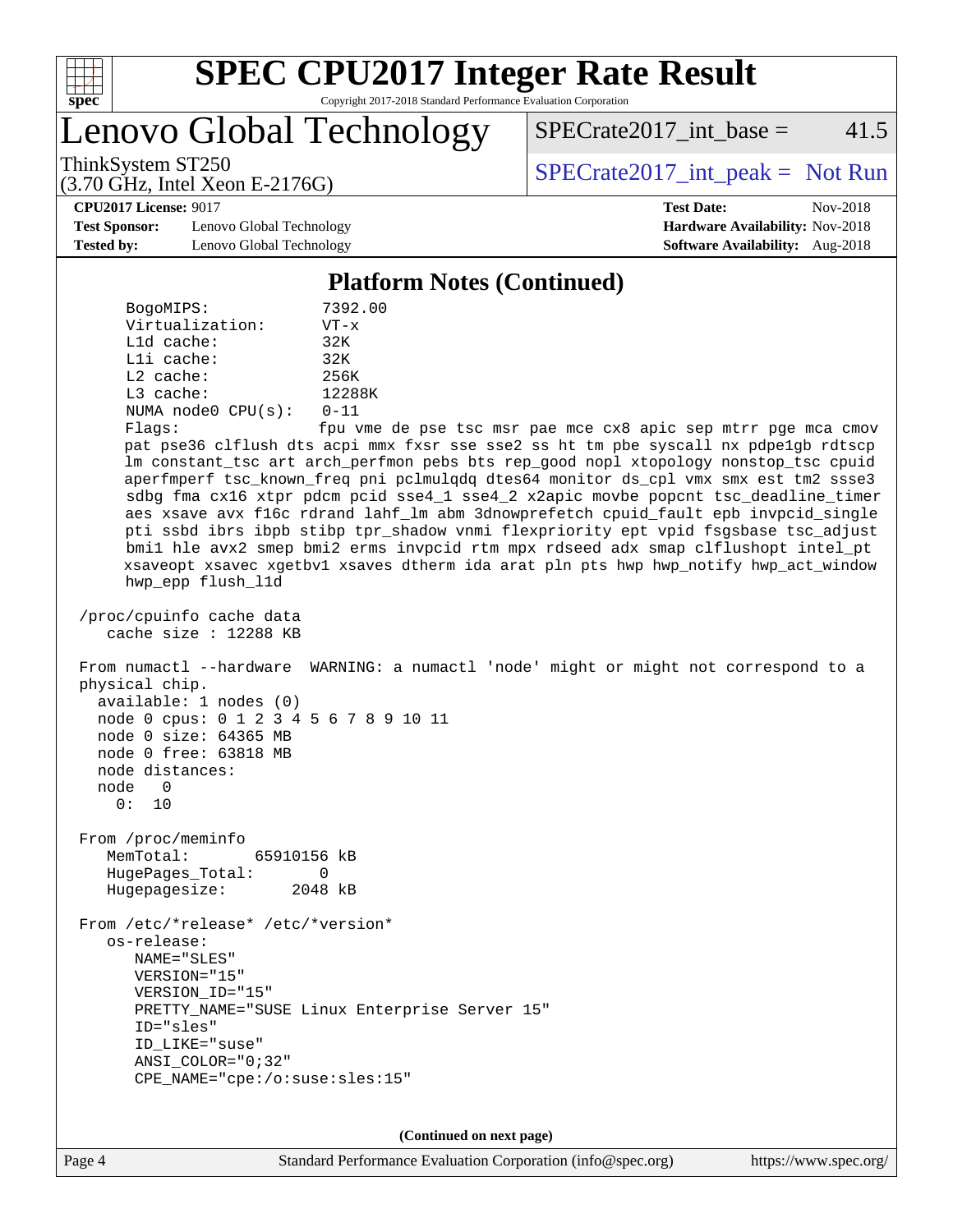| c<br>ŧ<br>ı |  |  |  |  |  |  |  |  |
|-------------|--|--|--|--|--|--|--|--|

# Lenovo Global Technology

 $SPECTate2017\_int\_base = 41.5$ 

(3.70 GHz, Intel Xeon E-2176G)

ThinkSystem ST250  $SPECrate2017$ \_int\_peak = Not Run

**[Test Sponsor:](http://www.spec.org/auto/cpu2017/Docs/result-fields.html#TestSponsor)** Lenovo Global Technology **[Hardware Availability:](http://www.spec.org/auto/cpu2017/Docs/result-fields.html#HardwareAvailability)** Nov-2018 **[Tested by:](http://www.spec.org/auto/cpu2017/Docs/result-fields.html#Testedby)** Lenovo Global Technology **[Software Availability:](http://www.spec.org/auto/cpu2017/Docs/result-fields.html#SoftwareAvailability)** Aug-2018

**[CPU2017 License:](http://www.spec.org/auto/cpu2017/Docs/result-fields.html#CPU2017License)** 9017 **[Test Date:](http://www.spec.org/auto/cpu2017/Docs/result-fields.html#TestDate)** Nov-2018

### **[Platform Notes \(Continued\)](http://www.spec.org/auto/cpu2017/Docs/result-fields.html#PlatformNotes)**

uname -a:

 Linux linux-nnmv 4.12.14-25.13-default #1 SMP Tue Aug 14 15:07:35 UTC 2018 (947aa51) x86\_64 x86\_64 x86\_64 GNU/Linux

Kernel self-reported vulnerability status:

 CVE-2017-5754 (Meltdown): Mitigation: PTI CVE-2017-5753 (Spectre variant 1): Mitigation: \_\_user pointer sanitization CVE-2017-5715 (Spectre variant 2): Mitigation: Indirect Branch Restricted Speculation, IBPB, IBRS\_FW

run-level 3 Nov 6 17:04

 SPEC is set to: /home/cpu2017-1.0.5-ic18.0u2 Filesystem Type Size Used Avail Use% Mounted on /dev/sda2 btrfs 895G 18G 876G 2% /home

 Additional information from dmidecode follows. WARNING: Use caution when you interpret this section. The 'dmidecode' program reads system data which is "intended to allow hardware to be accurately determined", but the intent may not be met, as there are frequent changes to hardware, firmware, and the "DMTF SMBIOS" standard. BIOS Lenovo -[ISE105E-1.01]- 10/11/2018 Memory: 4x Micron 18ASF2G72AZ-2G6D1 16 GB 2 rank 2666

(End of data from sysinfo program)

### **[Compiler Version Notes](http://www.spec.org/auto/cpu2017/Docs/result-fields.html#CompilerVersionNotes)**

Page 5 Standard Performance Evaluation Corporation [\(info@spec.org\)](mailto:info@spec.org) <https://www.spec.org/> ============================================================================== CC 500.perlbench\_r(base)  $502.\text{gcc\_r}$ (base)  $505.\text{mcf\_r}$ (base)  $525.\text{x}$ 264\_r(base) 557.xz\_r(base) ----------------------------------------------------------------------------- icc (ICC) 18.0.2 20180210 Copyright (C) 1985-2018 Intel Corporation. All rights reserved. ------------------------------------------------------------------------------ ============================================================================== CXXC 520.omnetpp\_r(base) 523.xalancbmk\_r(base) 531.deepsjeng\_r(base) 541.leela\_r(base) ----------------------------------------------------------------------------- icpc (ICC) 18.0.2 20180210 Copyright (C) 1985-2018 Intel Corporation. All rights reserved. ------------------------------------------------------------------------------ ============================================================================== **(Continued on next page)**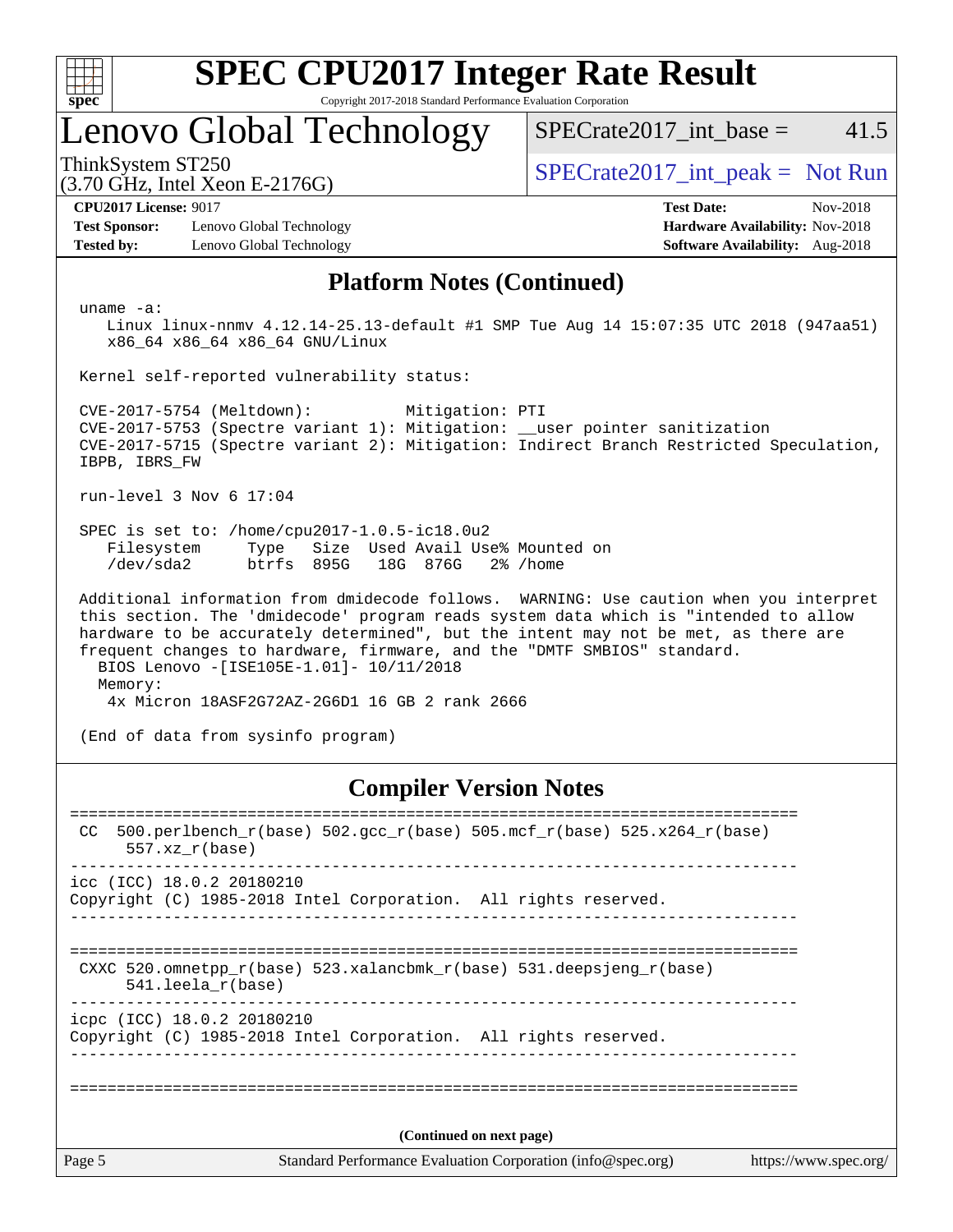

# Lenovo Global Technology

 $SPECrate2017\_int\_base = 41.5$ 

(3.70 GHz, Intel Xeon E-2176G)

ThinkSystem ST250  $SPECrate2017$ \_int\_peak = Not Run

**[Test Sponsor:](http://www.spec.org/auto/cpu2017/Docs/result-fields.html#TestSponsor)** Lenovo Global Technology **[Hardware Availability:](http://www.spec.org/auto/cpu2017/Docs/result-fields.html#HardwareAvailability)** Nov-2018 **[Tested by:](http://www.spec.org/auto/cpu2017/Docs/result-fields.html#Testedby)** Lenovo Global Technology **[Software Availability:](http://www.spec.org/auto/cpu2017/Docs/result-fields.html#SoftwareAvailability)** Aug-2018

**[CPU2017 License:](http://www.spec.org/auto/cpu2017/Docs/result-fields.html#CPU2017License)** 9017 **[Test Date:](http://www.spec.org/auto/cpu2017/Docs/result-fields.html#TestDate)** Nov-2018

### **[Compiler Version Notes \(Continued\)](http://www.spec.org/auto/cpu2017/Docs/result-fields.html#CompilerVersionNotes)**

FC 548.exchange2 r(base)

----------------------------------------------------------------------------- ifort (IFORT) 18.0.2 20180210

Copyright (C) 1985-2018 Intel Corporation. All rights reserved.

**[Base Compiler Invocation](http://www.spec.org/auto/cpu2017/Docs/result-fields.html#BaseCompilerInvocation)**

------------------------------------------------------------------------------

[C benchmarks](http://www.spec.org/auto/cpu2017/Docs/result-fields.html#Cbenchmarks): [icc -m64 -std=c11](http://www.spec.org/cpu2017/results/res2018q4/cpu2017-20181113-09712.flags.html#user_CCbase_intel_icc_64bit_c11_33ee0cdaae7deeeab2a9725423ba97205ce30f63b9926c2519791662299b76a0318f32ddfffdc46587804de3178b4f9328c46fa7c2b0cd779d7a61945c91cd35)

[C++ benchmarks:](http://www.spec.org/auto/cpu2017/Docs/result-fields.html#CXXbenchmarks) [icpc -m64](http://www.spec.org/cpu2017/results/res2018q4/cpu2017-20181113-09712.flags.html#user_CXXbase_intel_icpc_64bit_4ecb2543ae3f1412ef961e0650ca070fec7b7afdcd6ed48761b84423119d1bf6bdf5cad15b44d48e7256388bc77273b966e5eb805aefd121eb22e9299b2ec9d9)

[Fortran benchmarks](http://www.spec.org/auto/cpu2017/Docs/result-fields.html#Fortranbenchmarks): [ifort -m64](http://www.spec.org/cpu2017/results/res2018q4/cpu2017-20181113-09712.flags.html#user_FCbase_intel_ifort_64bit_24f2bb282fbaeffd6157abe4f878425411749daecae9a33200eee2bee2fe76f3b89351d69a8130dd5949958ce389cf37ff59a95e7a40d588e8d3a57e0c3fd751)

## **[Base Portability Flags](http://www.spec.org/auto/cpu2017/Docs/result-fields.html#BasePortabilityFlags)**

 500.perlbench\_r: [-DSPEC\\_LP64](http://www.spec.org/cpu2017/results/res2018q4/cpu2017-20181113-09712.flags.html#b500.perlbench_r_basePORTABILITY_DSPEC_LP64) [-DSPEC\\_LINUX\\_X64](http://www.spec.org/cpu2017/results/res2018q4/cpu2017-20181113-09712.flags.html#b500.perlbench_r_baseCPORTABILITY_DSPEC_LINUX_X64) 502.gcc\_r: [-DSPEC\\_LP64](http://www.spec.org/cpu2017/results/res2018q4/cpu2017-20181113-09712.flags.html#suite_basePORTABILITY502_gcc_r_DSPEC_LP64) 505.mcf\_r: [-DSPEC\\_LP64](http://www.spec.org/cpu2017/results/res2018q4/cpu2017-20181113-09712.flags.html#suite_basePORTABILITY505_mcf_r_DSPEC_LP64) 520.omnetpp\_r: [-DSPEC\\_LP64](http://www.spec.org/cpu2017/results/res2018q4/cpu2017-20181113-09712.flags.html#suite_basePORTABILITY520_omnetpp_r_DSPEC_LP64) 523.xalancbmk\_r: [-DSPEC\\_LP64](http://www.spec.org/cpu2017/results/res2018q4/cpu2017-20181113-09712.flags.html#suite_basePORTABILITY523_xalancbmk_r_DSPEC_LP64) [-DSPEC\\_LINUX](http://www.spec.org/cpu2017/results/res2018q4/cpu2017-20181113-09712.flags.html#b523.xalancbmk_r_baseCXXPORTABILITY_DSPEC_LINUX) 525.x264\_r: [-DSPEC\\_LP64](http://www.spec.org/cpu2017/results/res2018q4/cpu2017-20181113-09712.flags.html#suite_basePORTABILITY525_x264_r_DSPEC_LP64) 531.deepsjeng\_r: [-DSPEC\\_LP64](http://www.spec.org/cpu2017/results/res2018q4/cpu2017-20181113-09712.flags.html#suite_basePORTABILITY531_deepsjeng_r_DSPEC_LP64) 541.leela\_r: [-DSPEC\\_LP64](http://www.spec.org/cpu2017/results/res2018q4/cpu2017-20181113-09712.flags.html#suite_basePORTABILITY541_leela_r_DSPEC_LP64) 548.exchange2\_r: [-DSPEC\\_LP64](http://www.spec.org/cpu2017/results/res2018q4/cpu2017-20181113-09712.flags.html#suite_basePORTABILITY548_exchange2_r_DSPEC_LP64) 557.xz\_r: [-DSPEC\\_LP64](http://www.spec.org/cpu2017/results/res2018q4/cpu2017-20181113-09712.flags.html#suite_basePORTABILITY557_xz_r_DSPEC_LP64)

## **[Base Optimization Flags](http://www.spec.org/auto/cpu2017/Docs/result-fields.html#BaseOptimizationFlags)**

[C benchmarks](http://www.spec.org/auto/cpu2017/Docs/result-fields.html#Cbenchmarks):

[-Wl,-z,muldefs](http://www.spec.org/cpu2017/results/res2018q4/cpu2017-20181113-09712.flags.html#user_CCbase_link_force_multiple1_b4cbdb97b34bdee9ceefcfe54f4c8ea74255f0b02a4b23e853cdb0e18eb4525ac79b5a88067c842dd0ee6996c24547a27a4b99331201badda8798ef8a743f577) [-xCORE-AVX2](http://www.spec.org/cpu2017/results/res2018q4/cpu2017-20181113-09712.flags.html#user_CCbase_f-xCORE-AVX2) [-ipo](http://www.spec.org/cpu2017/results/res2018q4/cpu2017-20181113-09712.flags.html#user_CCbase_f-ipo) [-O3](http://www.spec.org/cpu2017/results/res2018q4/cpu2017-20181113-09712.flags.html#user_CCbase_f-O3) [-no-prec-div](http://www.spec.org/cpu2017/results/res2018q4/cpu2017-20181113-09712.flags.html#user_CCbase_f-no-prec-div) [-qopt-mem-layout-trans=3](http://www.spec.org/cpu2017/results/res2018q4/cpu2017-20181113-09712.flags.html#user_CCbase_f-qopt-mem-layout-trans_de80db37974c74b1f0e20d883f0b675c88c3b01e9d123adea9b28688d64333345fb62bc4a798493513fdb68f60282f9a726aa07f478b2f7113531aecce732043) [-L/usr/local/je5.0.1-64/lib](http://www.spec.org/cpu2017/results/res2018q4/cpu2017-20181113-09712.flags.html#user_CCbase_jemalloc_link_path64_4b10a636b7bce113509b17f3bd0d6226c5fb2346b9178c2d0232c14f04ab830f976640479e5c33dc2bcbbdad86ecfb6634cbbd4418746f06f368b512fced5394) [-ljemalloc](http://www.spec.org/cpu2017/results/res2018q4/cpu2017-20181113-09712.flags.html#user_CCbase_jemalloc_link_lib_d1249b907c500fa1c0672f44f562e3d0f79738ae9e3c4a9c376d49f265a04b9c99b167ecedbf6711b3085be911c67ff61f150a17b3472be731631ba4d0471706)

[C++ benchmarks:](http://www.spec.org/auto/cpu2017/Docs/result-fields.html#CXXbenchmarks)

```
-Wl,-z,muldefs -xCORE-AVX2 -ipo -O3 -no-prec-div
-qopt-mem-layout-trans=3 -L/usr/local/je5.0.1-64/lib -ljemalloc
```
**(Continued on next page)**

Page 6 Standard Performance Evaluation Corporation [\(info@spec.org\)](mailto:info@spec.org) <https://www.spec.org/>